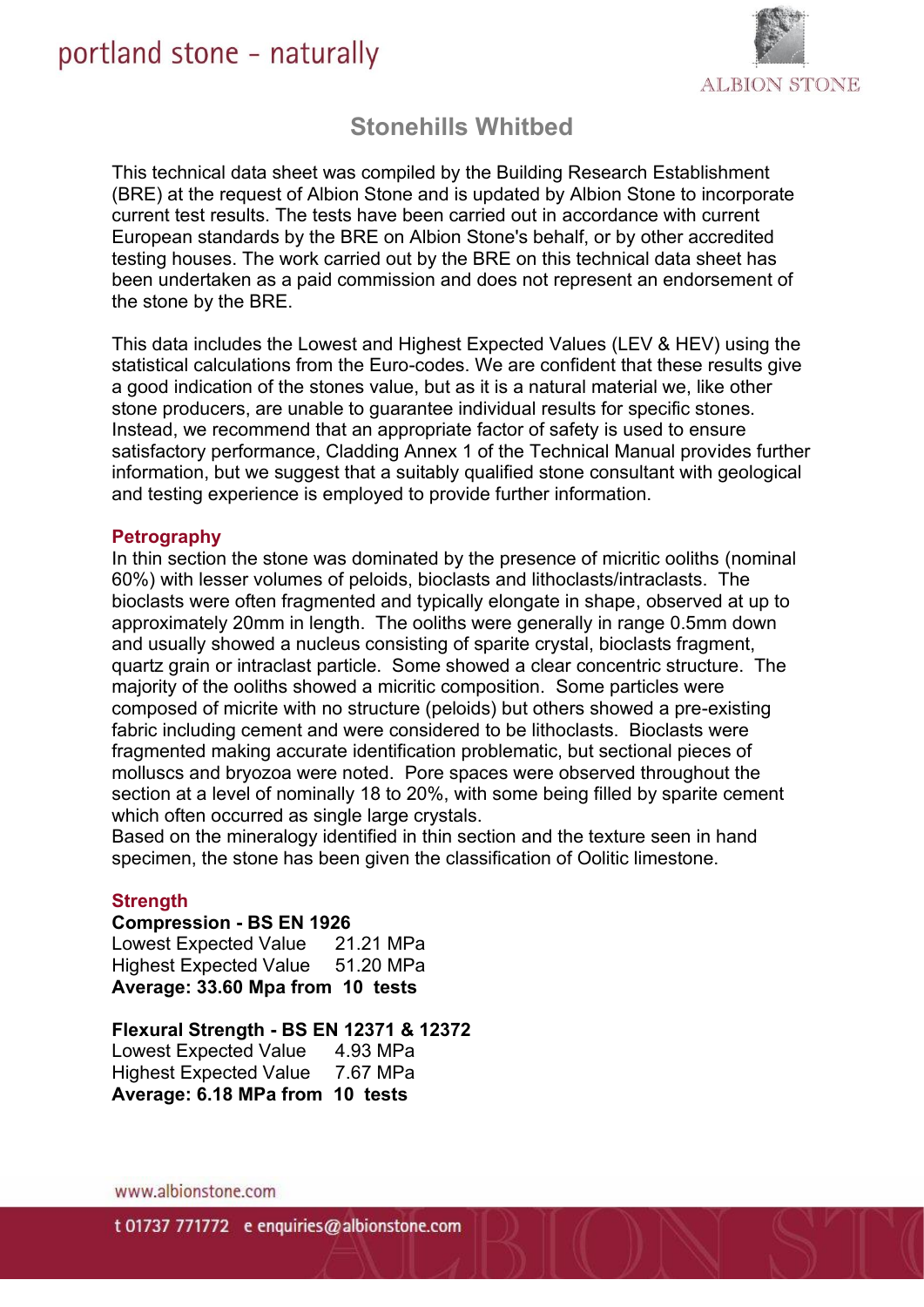



#### **Breaking Load at Dowel Hole - 50mm BS EN 13364**

Lowest Expected Value 1713 N Highest Expected Value 2939 N **Average: 2260 N from 10 tests**

# **Durability**

**Water Absorption - BS EN 13755** Lowest Expected Value 6.47 % Highest Expected Value 7.43 % **Average: 6.94 % from 127 tests**

# **Density - BS EN 1936**

Lowest Expected Value 2,013 kg/m<sup>3</sup> Highest Expected Value 2,388 kg/m<sup>3</sup> **Average: 2,196 kg/m³ from 168 tests**

# **Porosity - BS EN 1936**

Lowest Expected Value 20.88% Highest Expected Value 23.67% **Average: 22.24% from 199 tests**

#### **Salt Crystallisation – BS EN 12370**

Lowest Expected Value 0% Highest Expected Value 0% **Average: 0.08% from 7 tests \*All samples gained weight\***

#### **Water Absorption by Capillarity - BS EN 1925** 250 g/m<sup>2</sup>.sec $-0.5$

# **Flooring / Paving**

**Abrasion Resistance - EN 14157** Lowest Expected Value 18.88 Highest Expected Value 28.05 **Average: 23.08 from 6 tests**

#### **Slip Resistance - TRRL Pendulum Test: Grit 120 (Flooring)**

Lowest Expected Value 63 Highest Expected Value 78 **Wet Average value 70 from 24 tests** Lowest Expected Value 56 Highest Expected Value 150 **Dry Average value 94 from 24 tests**

www.albionstone.com

t 01737 771772 e enquiries@albionstone.com